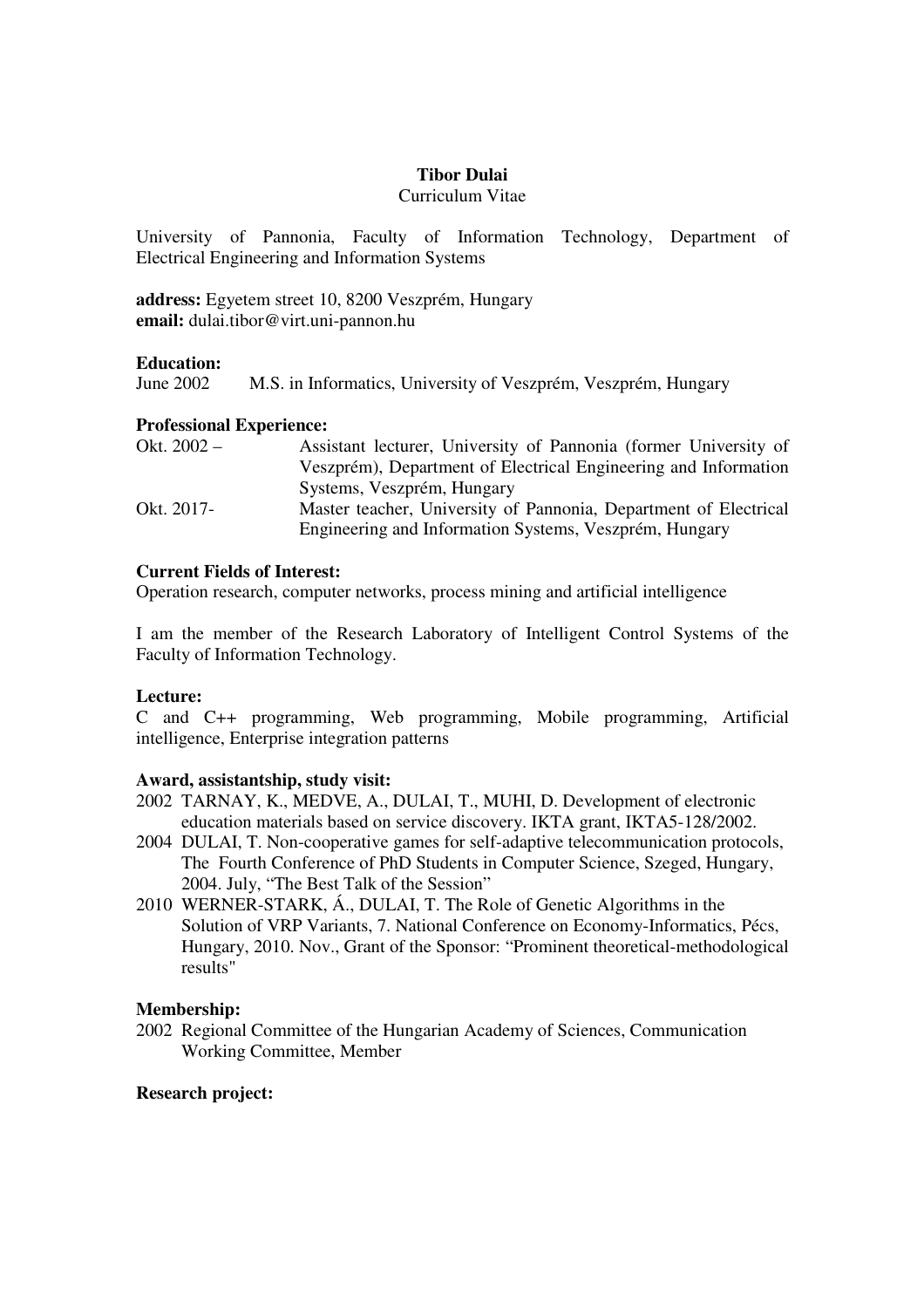2002. "Development of electronic education materials based on service discovery", IKTA5-128/2002, (participant: **Tibor Dulai**)

2004. Management of e-learning building blocks, OTKA T 049190 (participant: **Tibor Dulai**)

2004. Possibilities of positioning applications in mobile environment, OTKA T 049195 (participant: **Tibor Dulai**)

2004-2005. PPKE ITK and VE MIK course development, HEFOP-3.3.1-P.2004-06- 0018/1.0 2006. Baross-7-2005-0268 OMFB-00854/2006 (participant: **Tibor Dulai**)

2006. Baross-7-2005-0214 OMFB-00863/2006 (participant: **Tibor Dulai**)

2008-2010. NeuroWeb: Integration and sharing of information and knowledge in neurology and neurosciences, Project co-funded by the European Commission within the Sixth Framework Programme, Project No. 518513 (participant: **Tibor Dulai**) 2008-2010. ALPHA (HomeHealth) project (Jedlik, together with GE Healthcare) (participant: **Tibor Dulai**)

2010. GOP-1.1.1-09/1-2010-0025: "Development of an Augmented Enterprise Framework at Infomatix Ltd." (participant: **Tibor Dulai**)

2010.05.01.-2012.04.30. "The Hungarian State and the European Union under the TAMOP-4.2.1/B-09/1/ KONV-2010-0003 project – Vehicle industrial fault events detection and isolation using process mining" (participant: **Tibor Dulai**)

2012.11.01.-2015.02.28. TÁMOP-4.2.2.A-11/1/KONV-2012-0072 "Execution of decision support methods for solving of production and control tasks of energy optimal networks." (participant: **Tibor Dulai**)

2013.01.01. - 2015.03.31. TÁMOP-4.2.2.C-11/1/KONV-2012-0004 "Developing of an agent system to support the management of cooperation and rival resources." (participant: **Tibor Dulai**)

2013.03.01. - 2015.02.28. TÁMOP-4.1.1.C-12/1/KONV "Facility management – The description of elements commonly used by research infrastructure and the implementation of these." (participant: **Tibor Dulai**)

2014. "Improvement of the quality and dissemination of students' scientific work at University of Pannonia", NTP-TDK-13-047, (participant: **Tibor Dulai**)

2015. "Physics-inspired control and diagnostics of nonlinear dynamic systems", OTKA, (participant: **Tibor Dulai**)

2015. "Modeling and knowledge-based diagnosis of process Systems using process mining and artificial intelligence", OMAA (91öu5), (participant: **Tibor Dulai**)

2015. "Process modeling and knowledge-based diagnosis", OMAA, (participant: **Tibor Dulai**)

2016. "Development of cloud based smart IT solutions by IBM Hungary in cooperation with the University of Pannonia", VKSZ\_12-1-2013-0088, (participant: **Tibor Dulai**)

2016. "Process Mining, Reinforcement Learning, Scheduling and Integration", AÖU

AKTION Österreich-Ungarn Wissenschafts- und Erziehungskooperation, (participant: **Tibor Dulai**)

2017. "Improvement of the quality and accessability of higher education at University of Pannonia ", EFOP-3.4.3-16-2016-00009, (participant: **Tibor Dulai**)